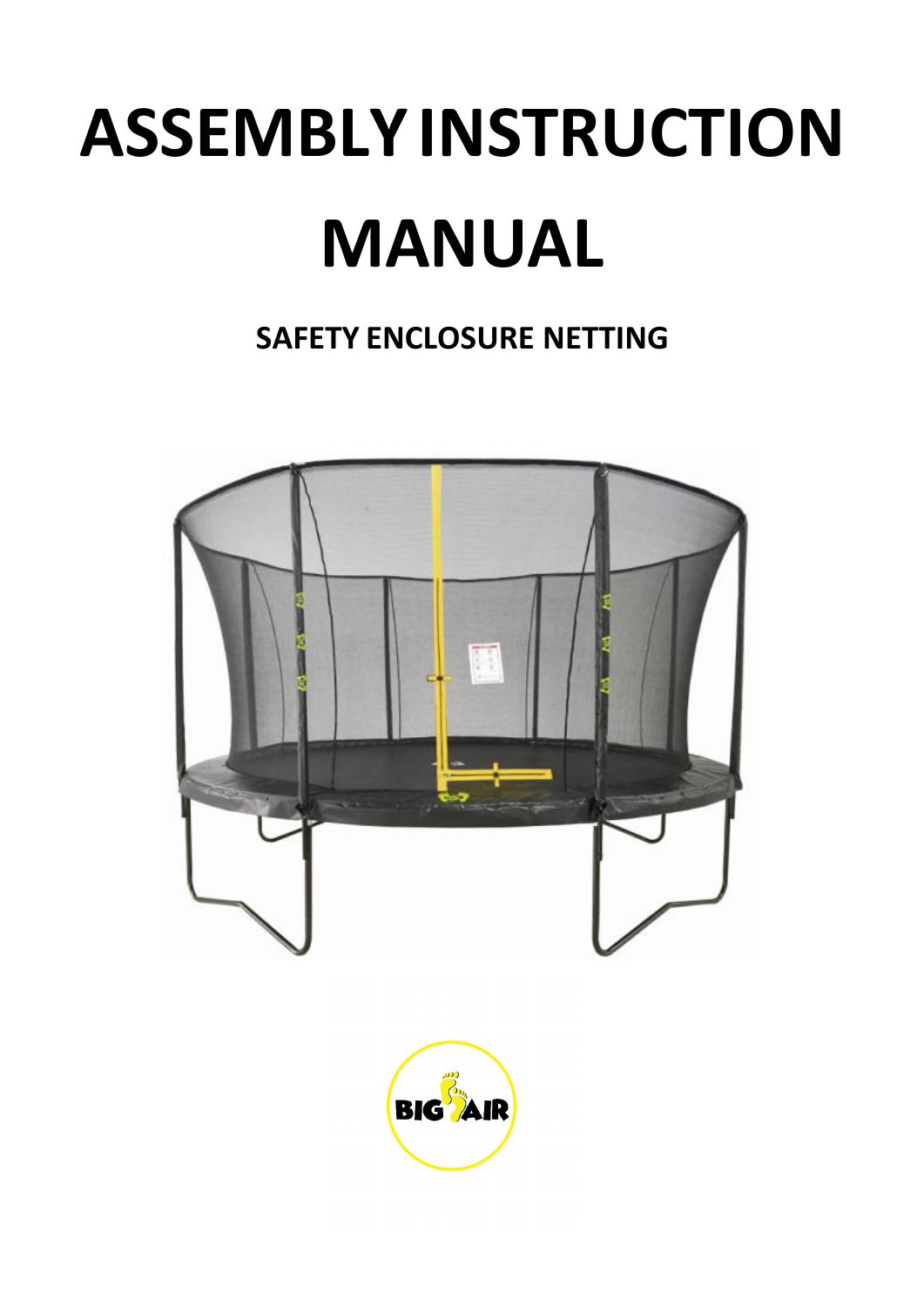## **Assembly Instructions**

**Important:** To netting needs to be attached over the V Triangles of the bounce mat. To do this the padding and springs will need to be removed.

**The springs can be removed in sections of 5 –** 10 springs so not all the springs need to be removed at once.

- 1. Undo the ties on the padding and remove.
- 2. Lay the netting out on the trampoline mat. Ensure the open sections on the top sleeve align with the Tbars on the trampoline frame and enclosure poles. This is the section that the fiberglass pole will run through that attaches to the caps on the enclosure poles.
- 3. Attach the net to the bounce mat. To start this process remove series of 5 springs. Remove the spring from the frame by pulling the spring towards you and then upwards.
- 4. The netting has opening/slits stitched into the ribbon on the base of the net. Insert the slit over the V ring on the bounce mat. Reattach the spring.
- 5. To remove then reattach the springs into place you have been provided with a spring tool.

To reattach the spring effectively:



- 1. Place a spring in the triangle of the bounce mat
- 2. Place the claw of the tool into the other end/hook of the spring.
- 3. Hold the tool with the "T' section
- 4. Pull spring and mat toward the frame and insert into corresponding hole in the frame.

**IMPORTANT:** Spring **MUST** be attached to the Bounce Mat triangle before you pull towards the frame!

**HINT**: If the spring tool is missing you can use one of the springs to do the same thing.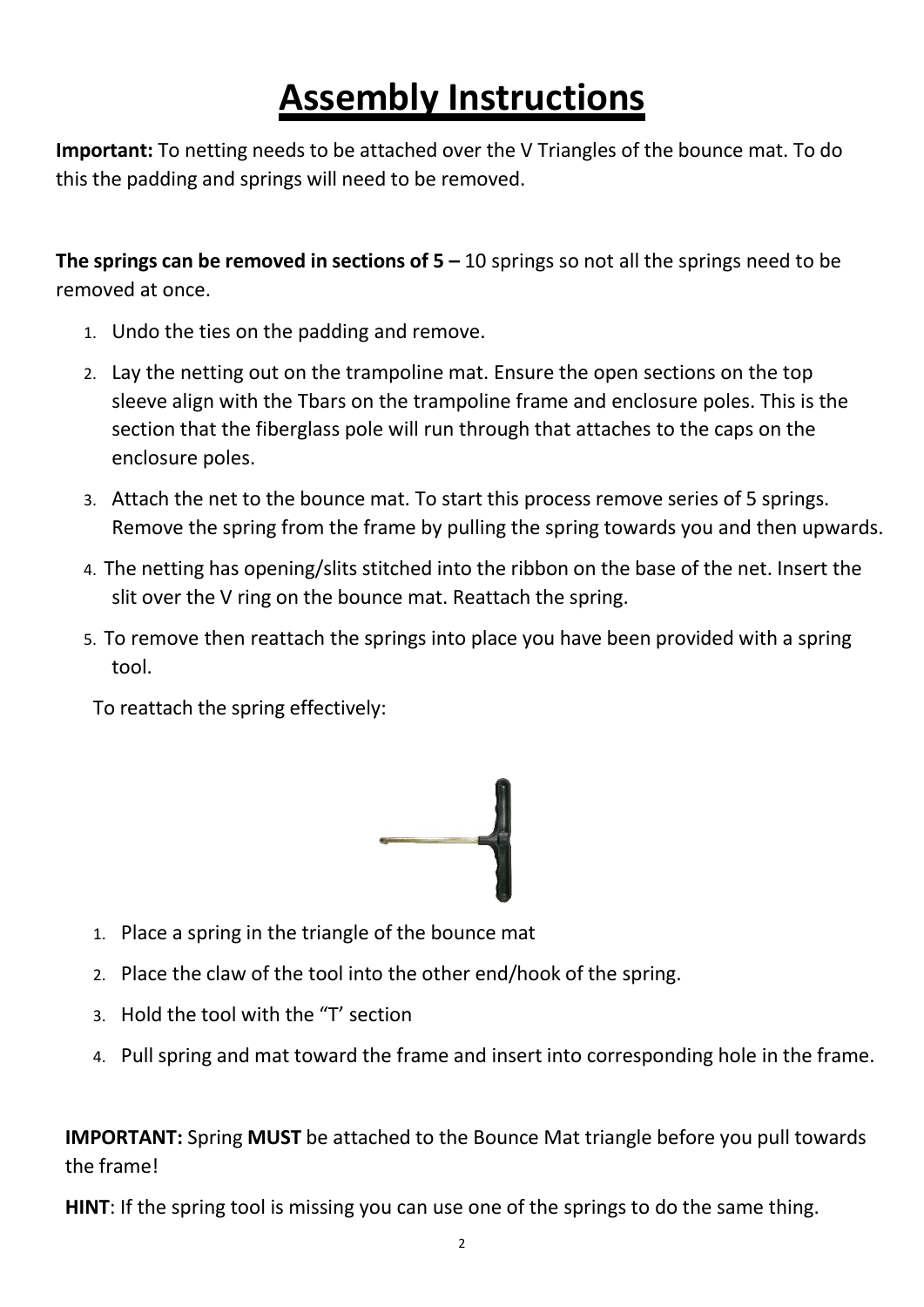

Attach the remaining springs around the circumference of the trampoline. When you have completed attaching the netting to your bounce mat your trampoline should look like the picture above.

#### **Step 7**



Lay the safety padding around outside trampoline on top of springs only with flaps hanging over outside frame, then stick the Velcro of two ends.

### **Step 8**



Tie all black elastic loops to the hook of spring which are on reverse side of the safety pad. As shown in picture above.

**Step 9**

Tie all black straps around frame tubes like the above picture.

#### **Step 10**



Stick the two Velcros around the T-Tube together. Repeat this until all the Velcros stick together.